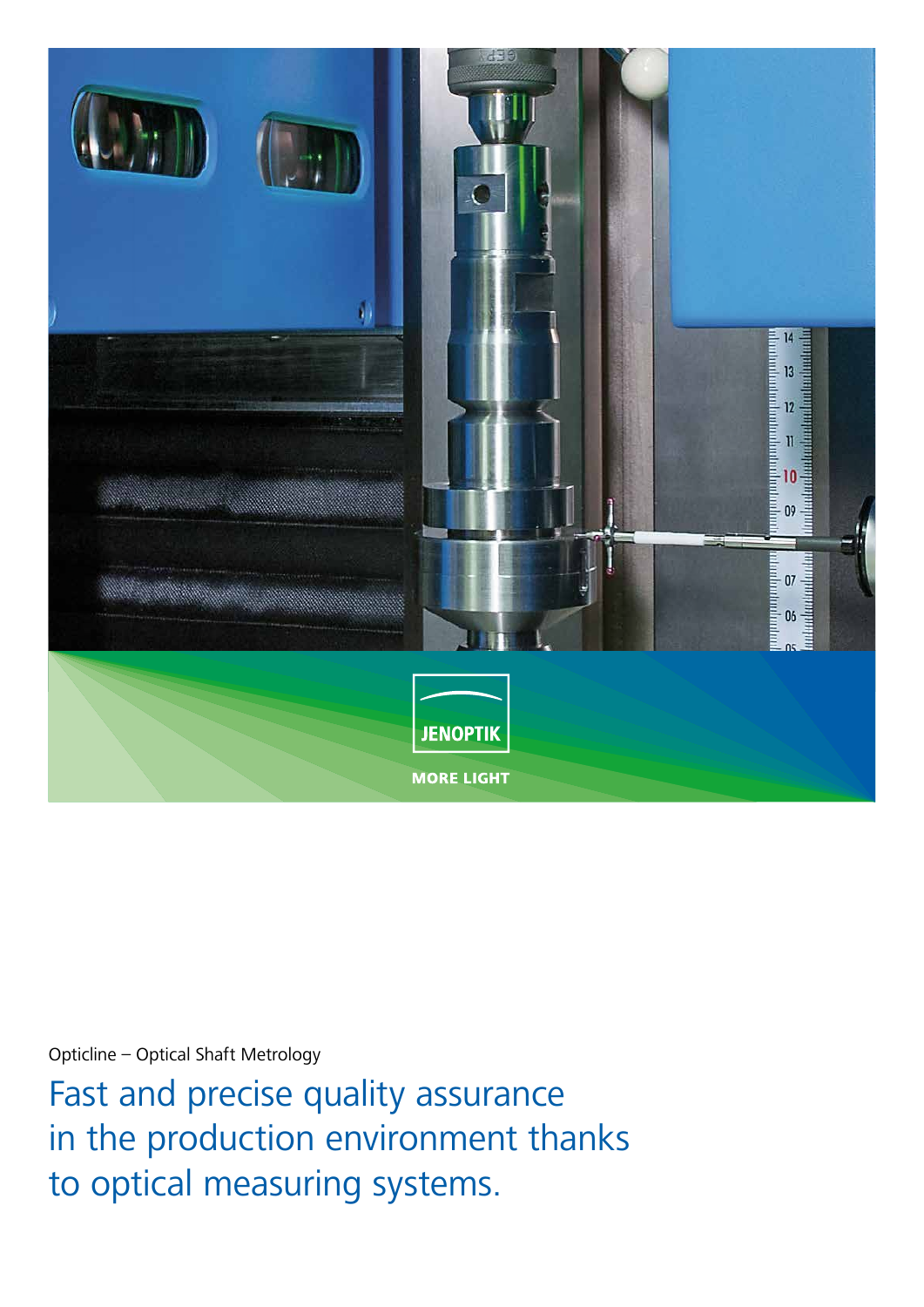# Your partner for measuring solutions

### The Light & Production Division of Jenoptik is a global specialist in the optimization of manufacturing processes.

Our many years of experience and know-how in the field of industrial measurement technology and optical inspection, modern laser-based material processing and highly flexible robot-based automation enable us to develop tailor-made manufacturing solutions for our customers in automotive, aerospace, healthcare and other manufacturing industries.

As an experienced and reliable partner for high-precision, tactile and non-tactile production metrology, we support you with our global sales and services network. Depending on the requirements, our tactile, pneumatic and optical measuring systems take on a wide range of tasks for the inspection of surface and form as well as the determination of dimensions, throughout every phase of the production process including final inspection or in the metrology lab. Our systems provide you with precise measured data within the shortest time frames.



Our Opticline measuring solutions present a wide range of evaluation options and numerous areas of application for measuring shaft-type workpieces. Thanks to the fast, optical non-contact measuring principle, measurements are performed with an extremely high level of flexibility, repeatability and accuracy.

#### Successfully implemented solutions worldwide

- Turned and precision turned parts
- Components used in the automotive industry such as electric motors, drive trains, steering parts and turbochargers
- Blanks and pressed parts for metal processing
- High-precision workpieces used in medical technology such as implants, bone screws and tools
- Jets and injection technology
- Components used in the bearings industry
- Turbines and emergency power units
- Parts used in the textile and printing industries
- Applications in the aerospace industry
- Pneumatic and hydraulic parts, such as pumps
- Various electric motors, e.g. for fans, household appliances, positioning and drive systems

#### Dimensional measurement

- Length
- Diameter
- Radius
- Angle

### Thread measurement

- Dimension
- Form

#### Form measurement – Straightness

- Roundness
- Cylinder form
- Conicity
- Flatness

### Profile forms

- Free form
- Tolerance range

### Position measurement

- Radial run-out/total radial run-out
- Axial run-out/total axial run-out
- Straightness
- Symmetry
- Parallelism
- Concentricity
- Coaxiality
	- Perpendicularity

#### Please scan for detailed Opticline information

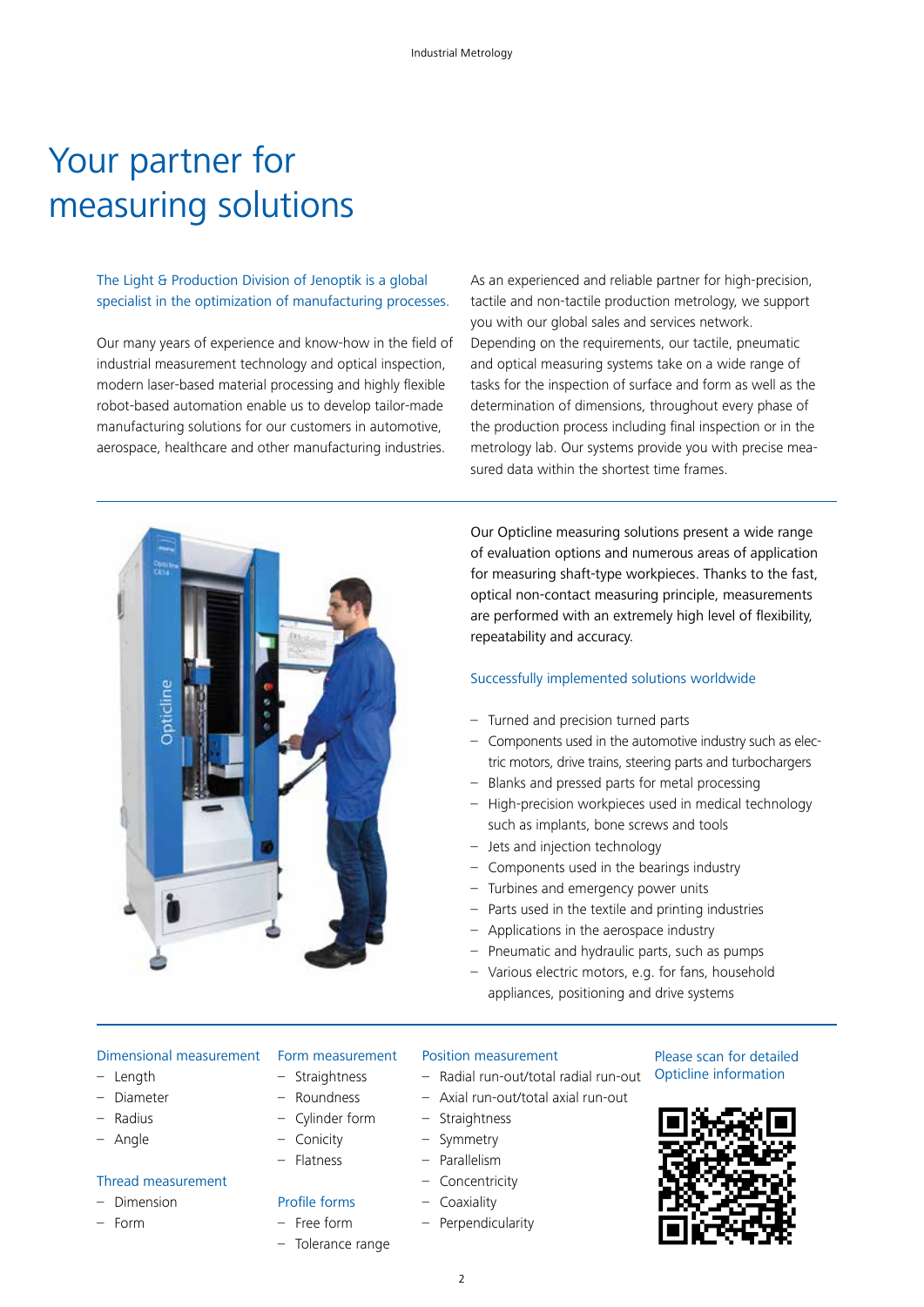# Rapid and precise quality assurance directly in the production process

Opticline solutions are the result of our extensive expertise in optical and tactile shaft measuring technology. Our technologically innovative and pioneering systems have been impressing a broad range of users around the world for over 25 years.



#### Precise and fast – Innovative measuring systems

- Complete measurements in seconds
- High-resolution and μm precise
- Automatic measurement runs
- Integrated tactile probing system (option)
- High-precision headstock for improved form measurement capability (option)

#### Flexible and versatile – Simple workpiece change

- Tailstock with convenient functions for quick vertical adjustment and engaging
- Flexible clamping device attachment via Morse taper
- Open enclosure for fast loading
- Minimum set-up times

#### Ideal for production – Robust hardware and software

- Camera with IP52 protection
- Enclosure with thermal insulation
- Intelligent functions for compensating negative environmental influences
- Integrated roller shutter (optional)
- Integrated measuring computer (optional)

### Networked measuring systems to support flexible production: Smart Factory

For production that is largely self-organized, we offer integrated systems that can be seamlessly incorporated into the production process. Recorded measuring values are forwarded directly to the processing machine so that the production process can be corrected in real time.

- Automated processes
- Accurate measurements
- Reliable measurement processes
- Flexible use
- Fast measuring times

### Durable and reliable – Long-term gauging component capability

- Intelligent, automatic monitoring of the measuring system
- Integrated, automatic temperature compensation
- No setting master needed for daily use

#### Safe and simple – Optimized for use in production

- Ergonomic design
- Optimized for operator-controlled inspections
- Light barriers for maximum safety
- Results display visible from a distance

### Intuitive and easy to understand – Operating and evaluation software

- Fast test plan generation
- Numerous tools and wizards
- Clear representation of results
- Easy mapping of complex test characteristics and tasks
- Quick and easy program change
- Very little training required

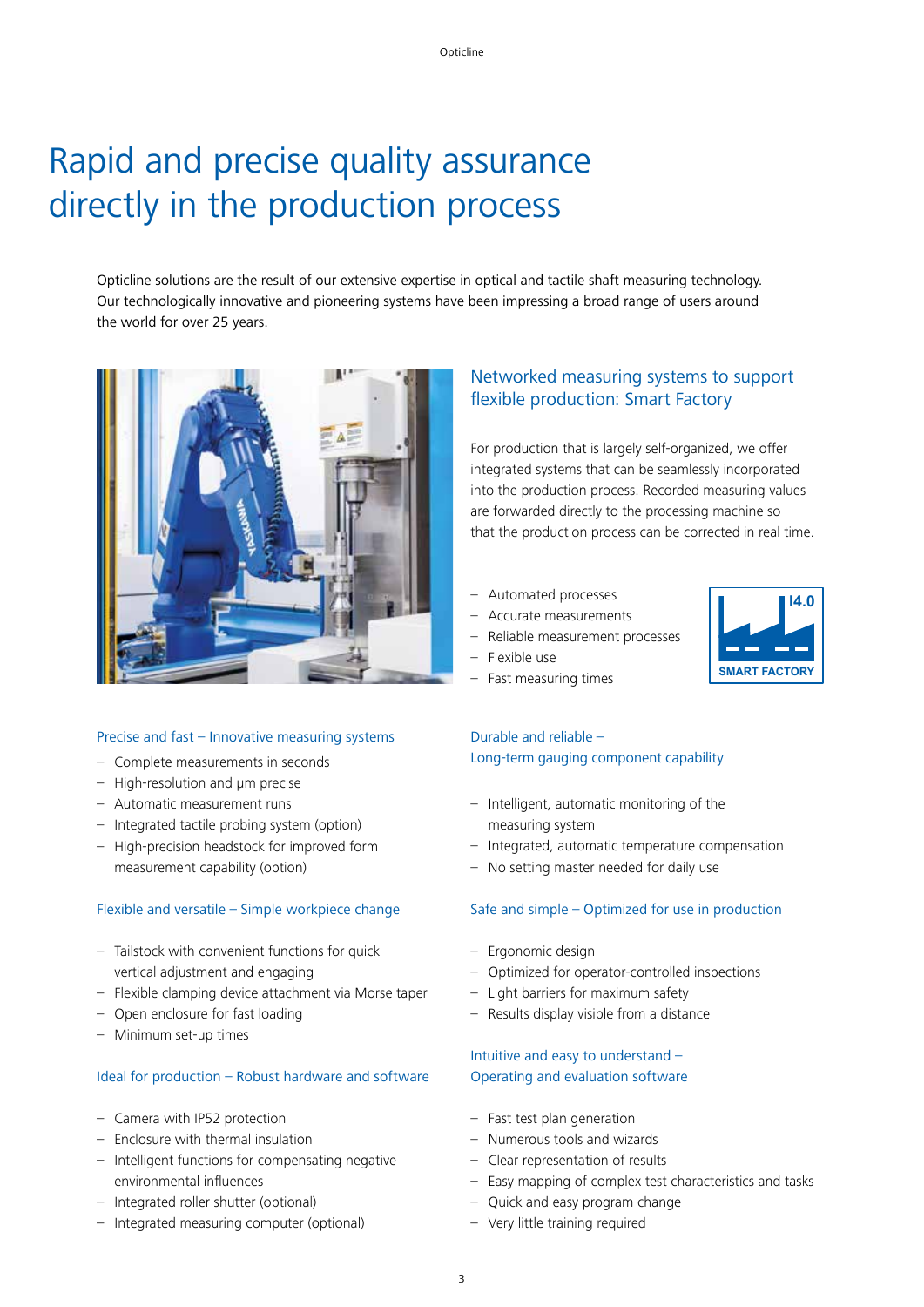# Opticline CS. Flexible, optical measuring systems for quality assurance on turned parts



Opticline CS305 for cost-effective measurement of turned parts



Fast worker self-control directly in the production environment



Door or light barrier protects the operator and ensures reliable measurements



Simple clamping of the workpiece between tips

Opticline CS series shaft measuring systems have been designed for production-related applications and offer a high degree of measuring performance and absolute precision from 2 μm in an extremely compact design. They are available at an attractive price and are ideal for operator-independent workpiece checking within the production environment.

#### System features

- Universal measuring instrument for dimensions, form, position, etc.
- Simple, fast and precise
- Compact design and simple operation
- Traceable quality control
- Sophisticated technology at an attractive price
- Supports flexible production processes
- Simple operation and programming
- Numerous analysis functions
- Simple workpiece changes
- Flexible measuring instrument for a variety of parts
- Reliable measuring processes and clear measurement results
- Statistics-oriented, informative reporting

| <b>Measuring capacity</b> | CS155 | CS305 | CS308 | CS314 | CS608 | CS614 |
|---------------------------|-------|-------|-------|-------|-------|-------|
| Max. diameter [mm]        | 50    | 50    | 80    | 140   | 80    | 140   |
| Length [mm]               | 150   | 300   | 300   | 300   | 600   | 600   |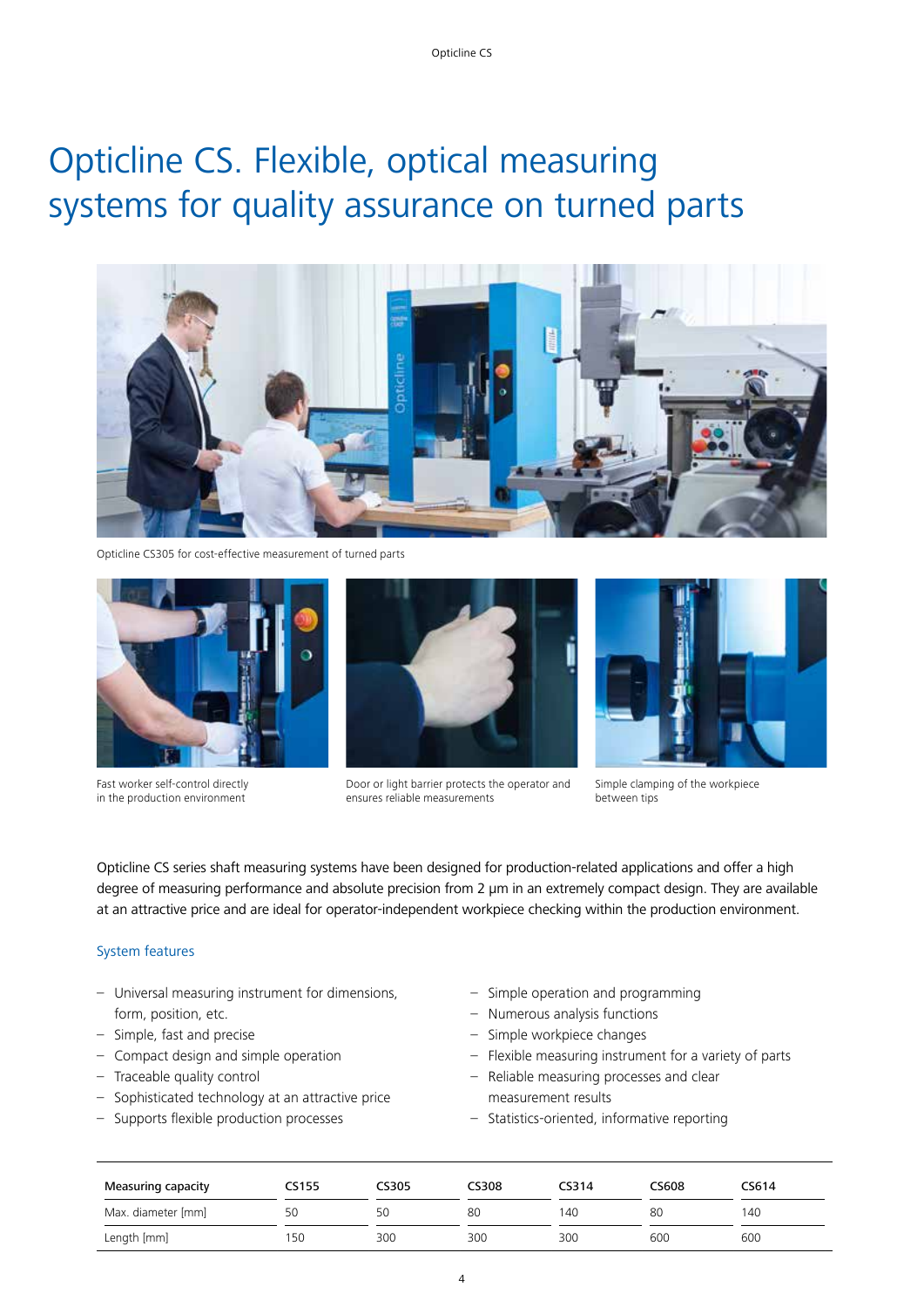# Opticline C. Compact and robust systems for long-term gauge repeatability and reproducibility



Opticline C914 with optional, mobile gauge enclosure for flexible use in production



Simple, convenient starting of measurements for fast and reproducible measuring results



Integrated light barrier to protect operators in accordance with international safety standards



Workpiece-specific clamping devices for measuring small and very small parts



Simple operation of the measuring machine thanks to fast tailstock adjustment

Opticline C series shaft measuring systems offer maximum gauge repeatability and reproducibility from 1 μm. With different configurations, such as a high-precision C-axis or multi-sensor system, the performance capability can be customized to suit your requirements. The instruments thus offer the highest level of flexibility, accuracy and stability.

#### System features

- Optimum precision properties in μm delivering measurements within seconds
- An individual camera offers bidirectional measurement for workpiece diameters of up to 80 mm
- Scaling of the optical system for measuring diameters of up to 140 mm without loss of resolution or quality
- Special tailstock and headstock design for rapid workpiece changes and maximum precision
- Simple and automatic workpiece alignment
- Real-time processing and fastest possible data transfer
- Self-monitoring functions for reliable use in production
- Low-maintenance, robust measuring system including camera with IP52 protection

### Product variants and options

- Tactile probing system T3D or TSP for measuring additional lengths and form test characteristics
- High-precision headstock for higher form gauge repeatability and reproducibility and improved rotational measurements
- Integrated measuring and evaluation computer
- Roller shutter to protect against negative environmental influences
- Pneumatic clamping solutions for greater flexibility and workpiece variety
- Table racks for practical loading at working height and additional storage space

| Measuring capacity | C <sub>2</sub> 03 | C305 | C308 | C314 | C605 | C608 | C614 | C908 | C914 | C1214 |
|--------------------|-------------------|------|------|------|------|------|------|------|------|-------|
| Max. diameter [mm] | 30                | 50   | 80   | 140  | 50   | 80   | 140  | 80   | 140  | 140   |
| Length [mm]        | 250               | 300  | 300  | 300  | 600  | 600  | 600  | 900  | 900  | 1200  |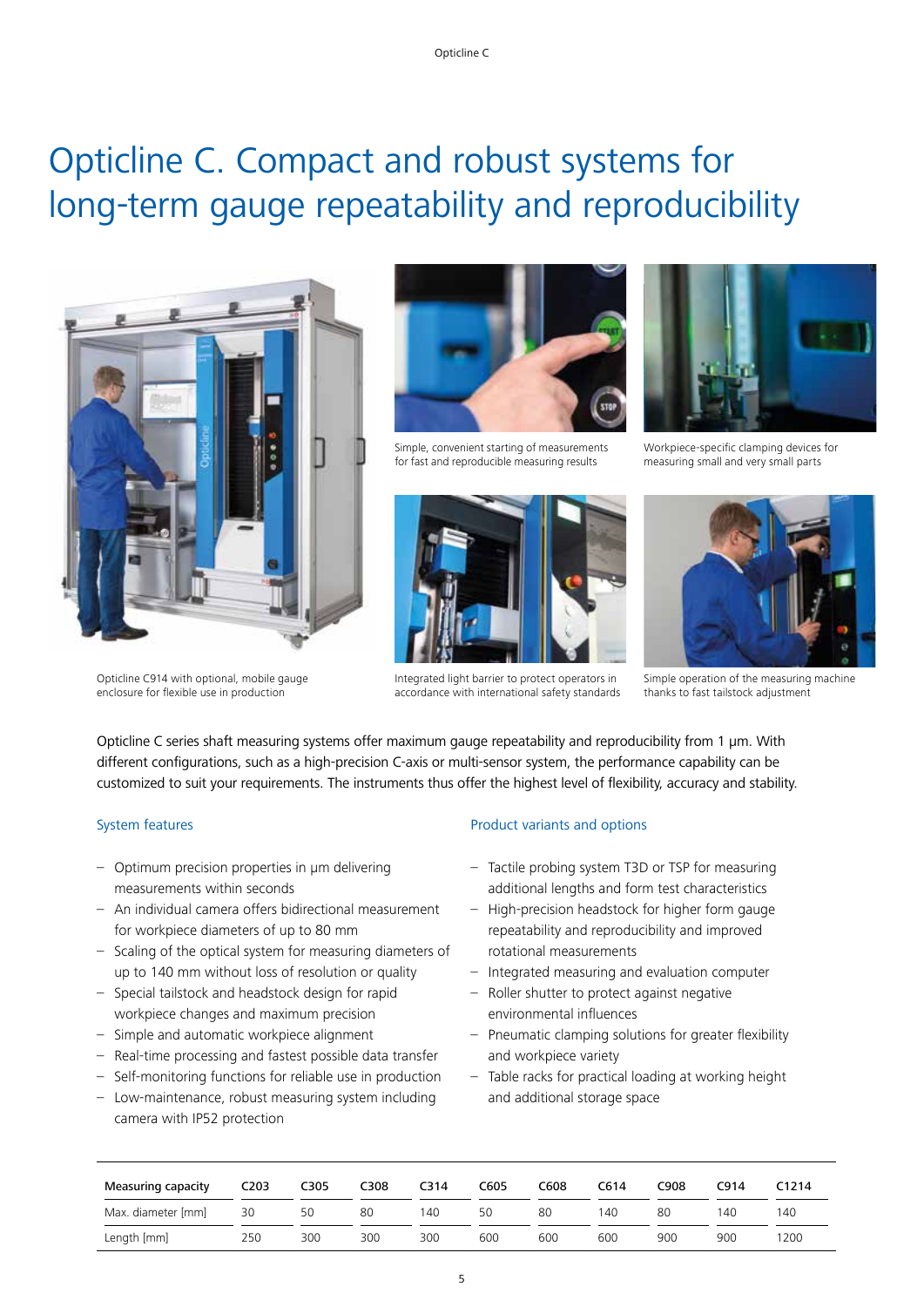# Opticline C1000. User-independent measurement of large shafts



Opticline C1023 with safety light barrier and roller shutter



Optional tactile probing system BTS for concentric lengths and axial run-outs



Opticline C1023-75AE: Measuring crank shafts with specially optimized camera system, high-precision C-axis and highresolution measuring system for demanding measurements

The shaft measuring systems of the Opticline C1000 series offer you an ideal combination of precision, suitability for production, ergonomics and operator friendliness.

#### System features

- Fast and reliable results for large and heavy workpieces
- Fast loading and unloading of different workpieces combined with maximum operator safety through a light barrier
- Protected from negative environmental influence by closed and lockable housing with integrated motordriven roller shutters
- Elaborate design for high demands on production suitability: air-conditioned cabinet for power electronics and measuring computers, height adjustable operating panel with TFT screen and a lockable cabinet with drawers for printer, tools and accessories
- Easy to set up and use thanks to simple tailstock positioning via a digital position indicator

| Measuring capacity   | C <sub>1014</sub> | C <sub>1023</sub> | C1023-75AE |
|----------------------|-------------------|-------------------|------------|
| Max. diameter [mm]   | 140               | 230               | 230        |
| Length [mm]          | 1000              | 1000              | 1000       |
| Workpiece weight [N] | 400               | 400               | 750        |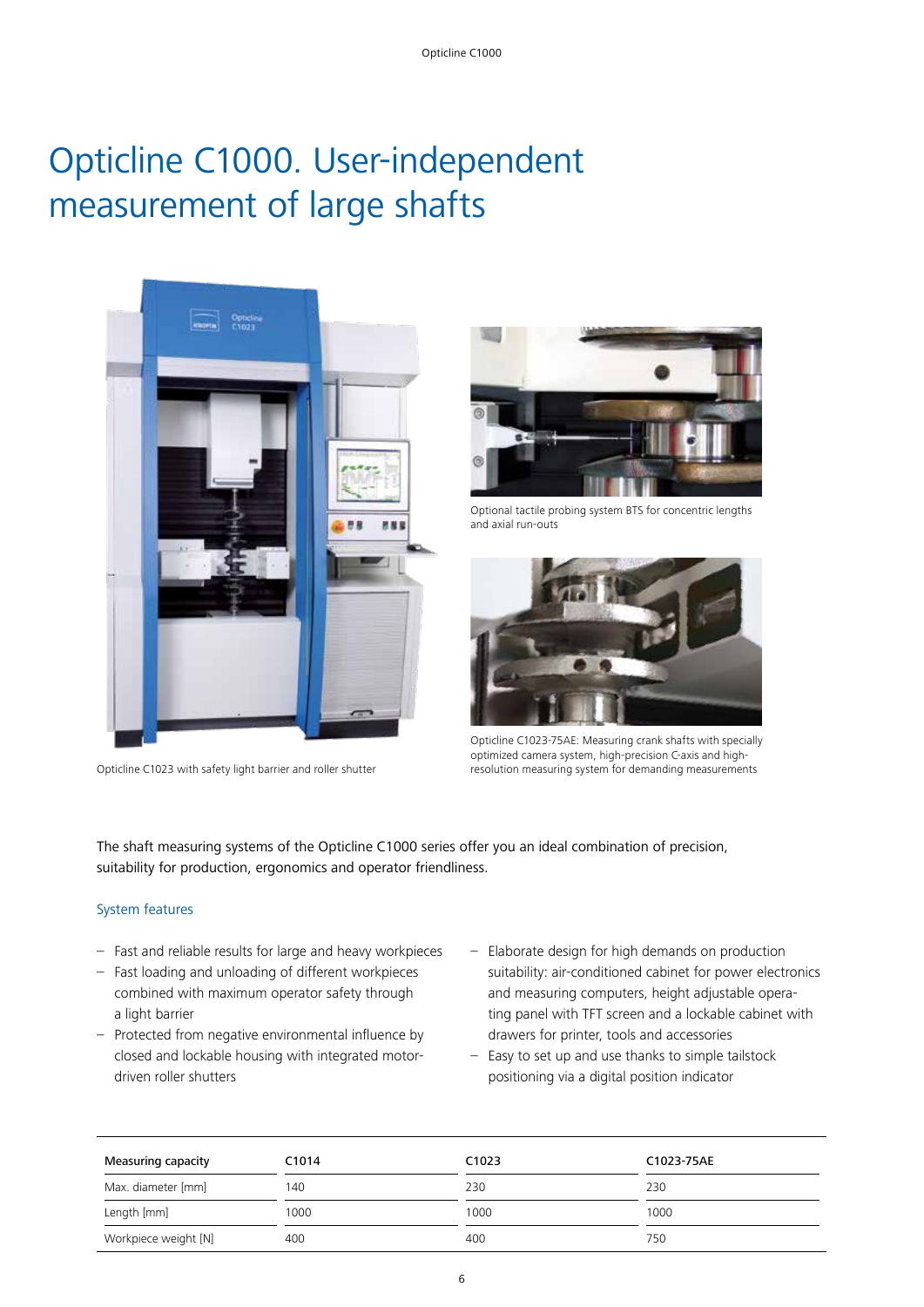# Opticline CA. Flexible and automated shaft measurement in production





Example integration of Opticline CA618 with robots and loading station

Opticline VMS305 for measuring engine valves; integrated in a production line

Thanks to their special open machine concept, the high-precision Opticline CA systems are ideal for PLC measuring stations with manual loading and automated production.

#### System features

- Outstanding precision characteristics and flexible in use, including for future workpieces and measuring tasks
- Ideal production suitability and reliability through long-term gauging component capability
- High-precision rotational axis with outstanding form measurement ability
- Automatic tailstock with a long stroke on precision guides
- Quick, easy and accurate workpiece clamping via a motorized tailstock
- Ideally suited for automated measuring of turned parts of different branches of industry and manufacturing
- Optional tactile measurement of length and axial run-out

#### Customized solutions for flexible use

- Horizontal or vertical system design
- Project-specific housing solutions
- Various options for automated loading and clamping
- Various interfaces for machine integration and control
- Flexible integration into automated production processes
- Ideal accessibility for manual and automatic loading
- Active temperature control and compensation
- Simultaneous control of several production systems by a single operator
- Free software interfaces safeguard results and allow tool compensation for upstream processing machines
- Special systems for fully automatic measurement of valves or crankshafts

| Measuring capacity | VMS305 CA305 |     | CA310 | CA314 | CA605 | CA610 | CA614 | CA614-AE CA618 |     | CA618-AE |
|--------------------|--------------|-----|-------|-------|-------|-------|-------|----------------|-----|----------|
| Max. diameter [mm] | 50           | 50  | 100   | 140   | 50    | 100   | 140   | 140            | 180 | 180      |
| Length [mm]        | 300          | 300 | 300   | 300   | 600   | 600   | 600   | 600            | 580 | 580      |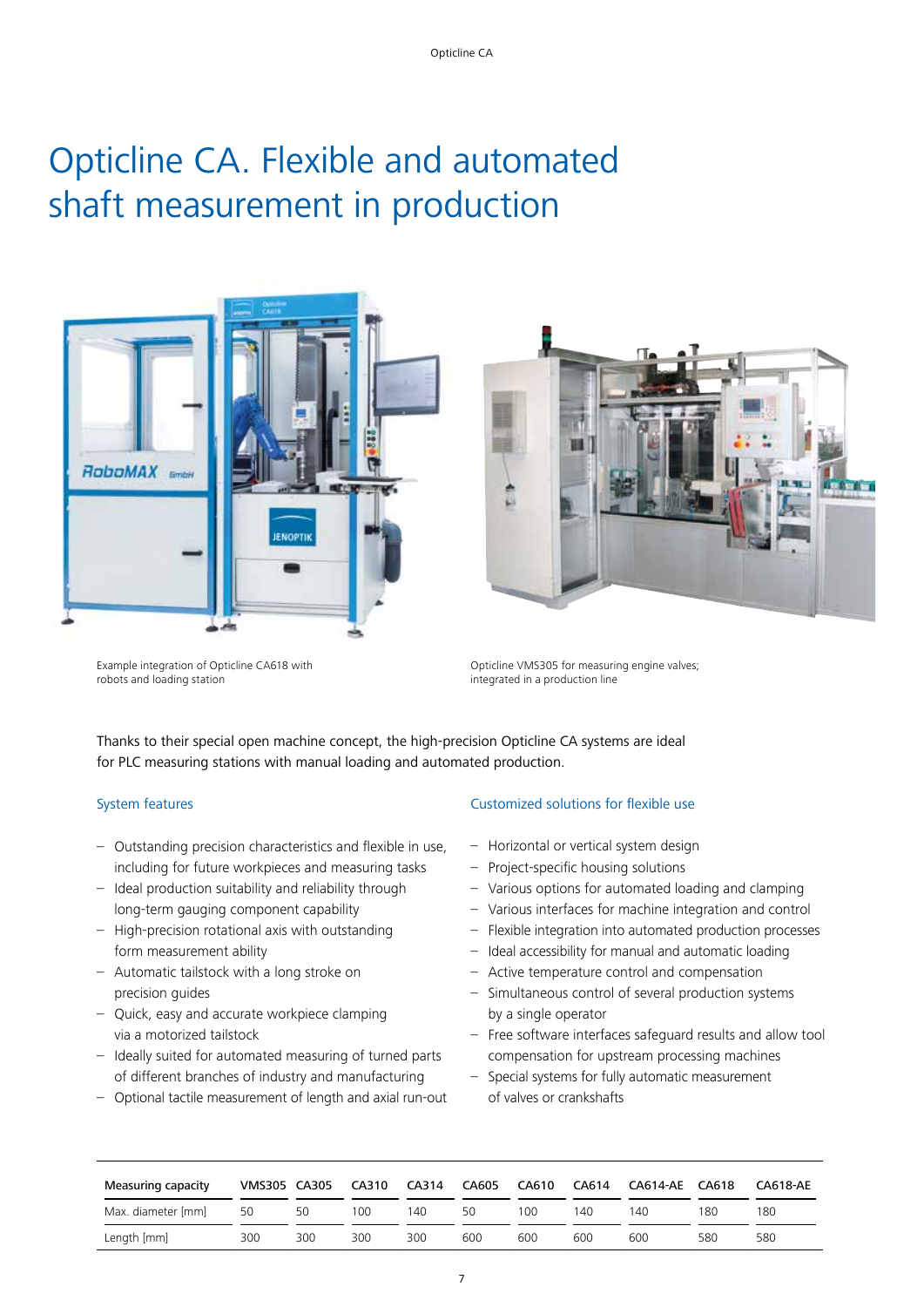# Opticline AMV. Professionals for concatenated use in production



Opticline AMV923V with robot loading in a vertical design



Opticline AMV923H for concatenated post-process work sequence measurement in a horizontal design

These Opticline AMV measuring systems designed specifically for concatenated use in production are available in horizontal and vertical designs depending on your requirements. They are ideal for the automated handling of large workpieces.

### System features

- Short measuring times for complex workpiece geometry
- Concatenated use in production; the integrated PLC connects to the superordinate loading system
- Fast correction of one or more processing machines with the help of intelligent software for tool correction

#### Product variants

- Horizontal or vertical system design
- Customer-specific enclosures
- Various safety devices to protect the workers and the workpiece

| Measuring capacity | AMV923H | AMV923V |
|--------------------|---------|---------|
| Max. diameter [mm] | 230     | 230     |
| Length [mm]        | 805     | 830     |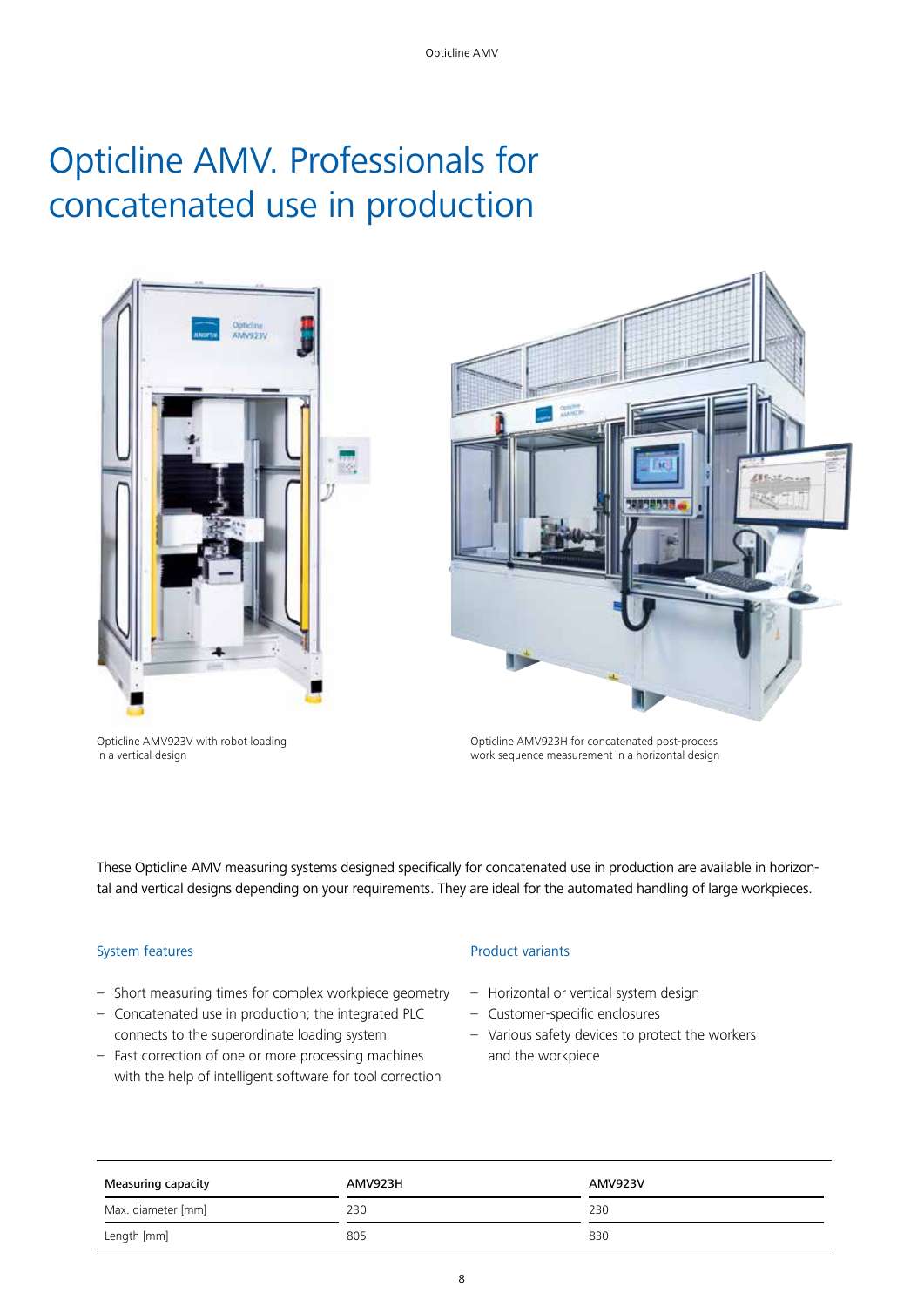# Opticline WMS. Precision for particularly large and heavy workpieces

The machine design of the optical measuring systems Opticline WMS enables them to handle above-average workpiece sizes weighing up to 120 kg.



### System features

- Top resolution and measurement accuracy across the entire range thanks to a unique, cascaded camera system for workpieces with diameters of up to 320 mm
- Adaptation to your integration requirements: horizontal or vertical design
- Split-second measurements, even with very large workpieces
- Available for operator self-inspection and fully-automated use



Use in production, loading a crank shaft with operator self-inspection



Opticline WMS1023 in a vertical design a second opticline WMS1332 in a horizontal design

| Measuring capacity | WMS1023 | <b>WMS1332</b> |  |  |
|--------------------|---------|----------------|--|--|
| Max. diameter [mm] | 230     | 320            |  |  |
| Length [mm]        | 1000    | 1300           |  |  |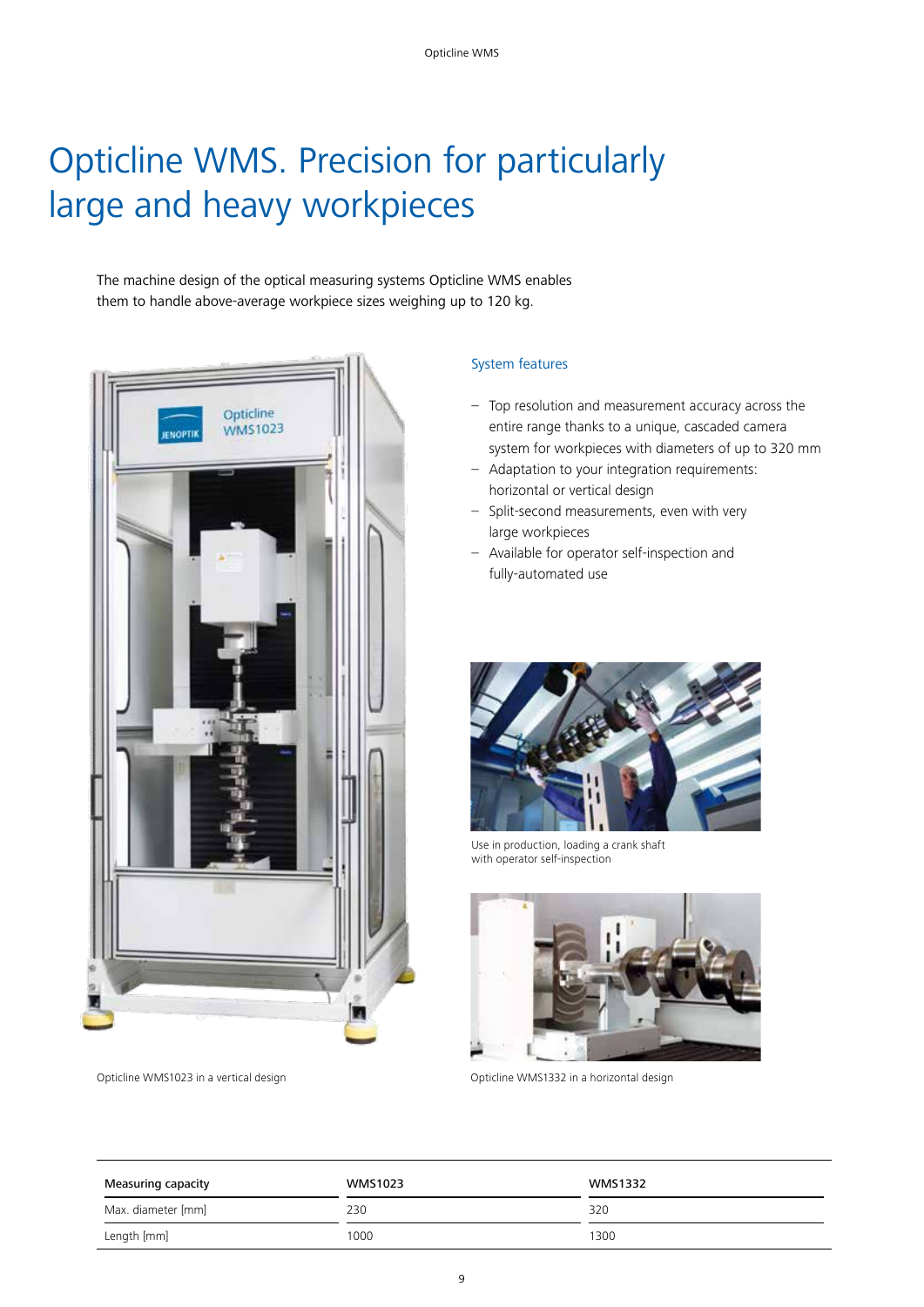# Multi-sensor technology for additional evaluation possibilities

Optionally, the shaft measuring systems of the Opticline product family can be extended with a tactile probing system. Tactile measurements can be seamlessly integrated into the optical measurement run and, depending on the design, are suitable for specific applications, such as measurements of axial run-out, grooves or bores. These additional evaluation possibilities add to the quality information within one single measurement run and offer higher flexibility.



Probing system T3D for Opticline C series

#### New probing system T3D

- Tactile probing system for various 3D measurements
- Now also allows the measurement of grooves, positions and references as well as in holes and in blind holes
- Multi-sensor solution for increased efficiency and cost reduction with just one measuring system



Probing system BTS for Opticline C1000, AMV and WMS Probing system TSP for Opticline C and CA series



### Data and temperature acquisition with external sensors



Barcode scanner for test plan selection and data input Workpiece temperature detection

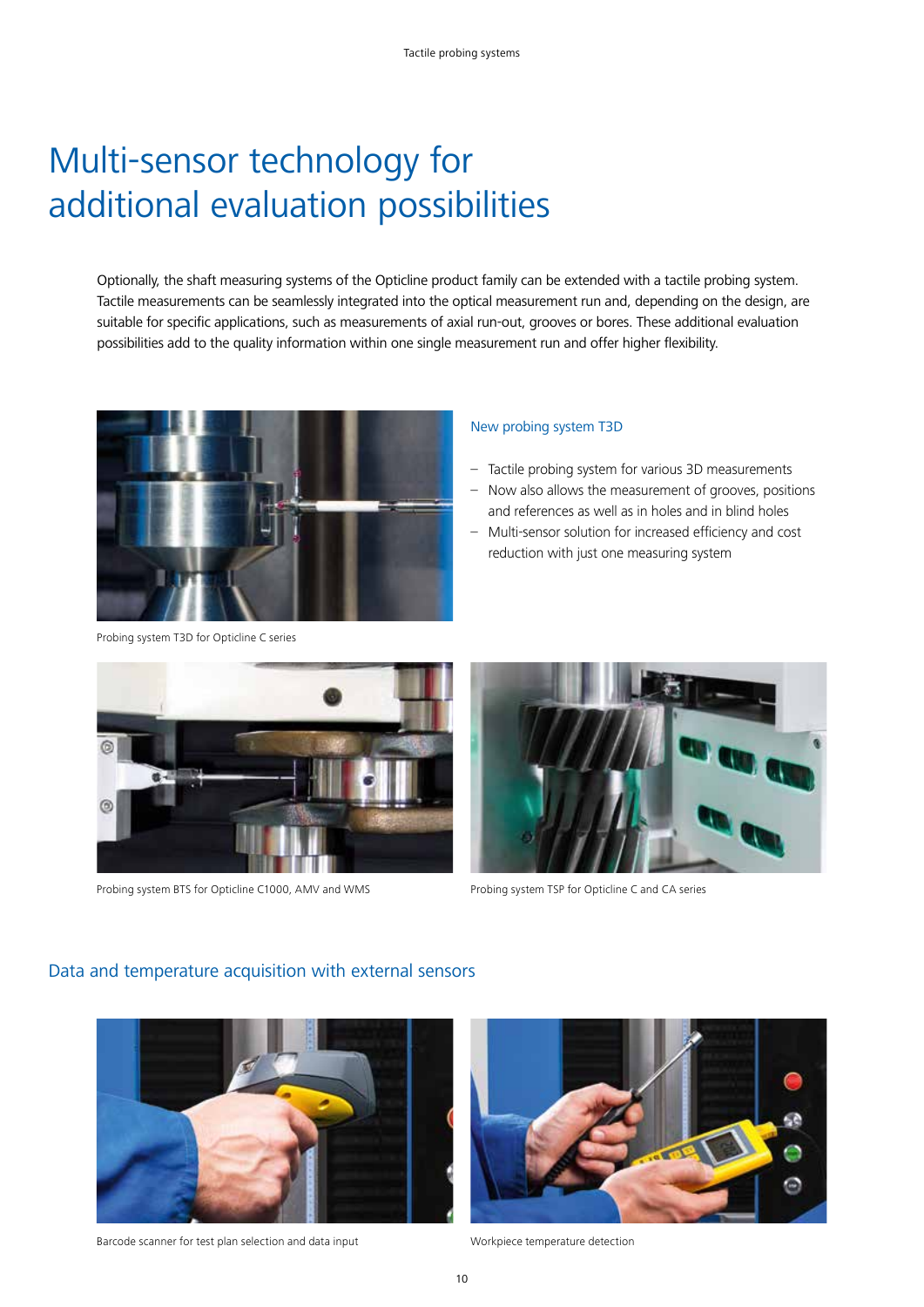# Tolaris Optic. Operating and evaluation software for precise results in seconds



User interface: optimized view for operators



Setting of test characteristics



Results display with detailed contour, results list

#### Report and template editor

#### User-friendly, intuitive operation

- Display and operating controls adapted to the requirement profiles of test plan designers and operators
- Wizards for easy creation of test plans and setting of test characteristics
- Clear presentation and subsequent processing of measurement results
- "Live" mode for direct feedback when creating test plans
- Scan of the part contour in different views

#### Optimized measuring runs

- Easy selection of new characteristics by clicking with the cursor; workpiece contour definition in accordance with drawing specifications
- Scanning and evaluation of workpiece contours in the shortest possible time
- Fast combination of any measurement functions in one test plan
- Fully automated measurement process with results displayed within seconds

#### Reliable analysis of measurement results

- Various views for displaying measurement values on screen
- Extensive analysis functions
- Customizable documentation of measurement values
- Various export options for subsequent data processing or documentation
- Database tool for convenient saving and managing of measurement results
- Fast and reliable analysis and interpretation of measurement results by the operator
- Comprehensible and practice-oriented result tracing

#### Documented quality and seamless integration

- Automated reporting
- Storage and management of measurement results
- Analysis tools for result tracing
- Certified interfaces (Q-DAS, AQDEF)
- Software interfaces via CSV and Script
- Connection of additional, external gauging components via interface box